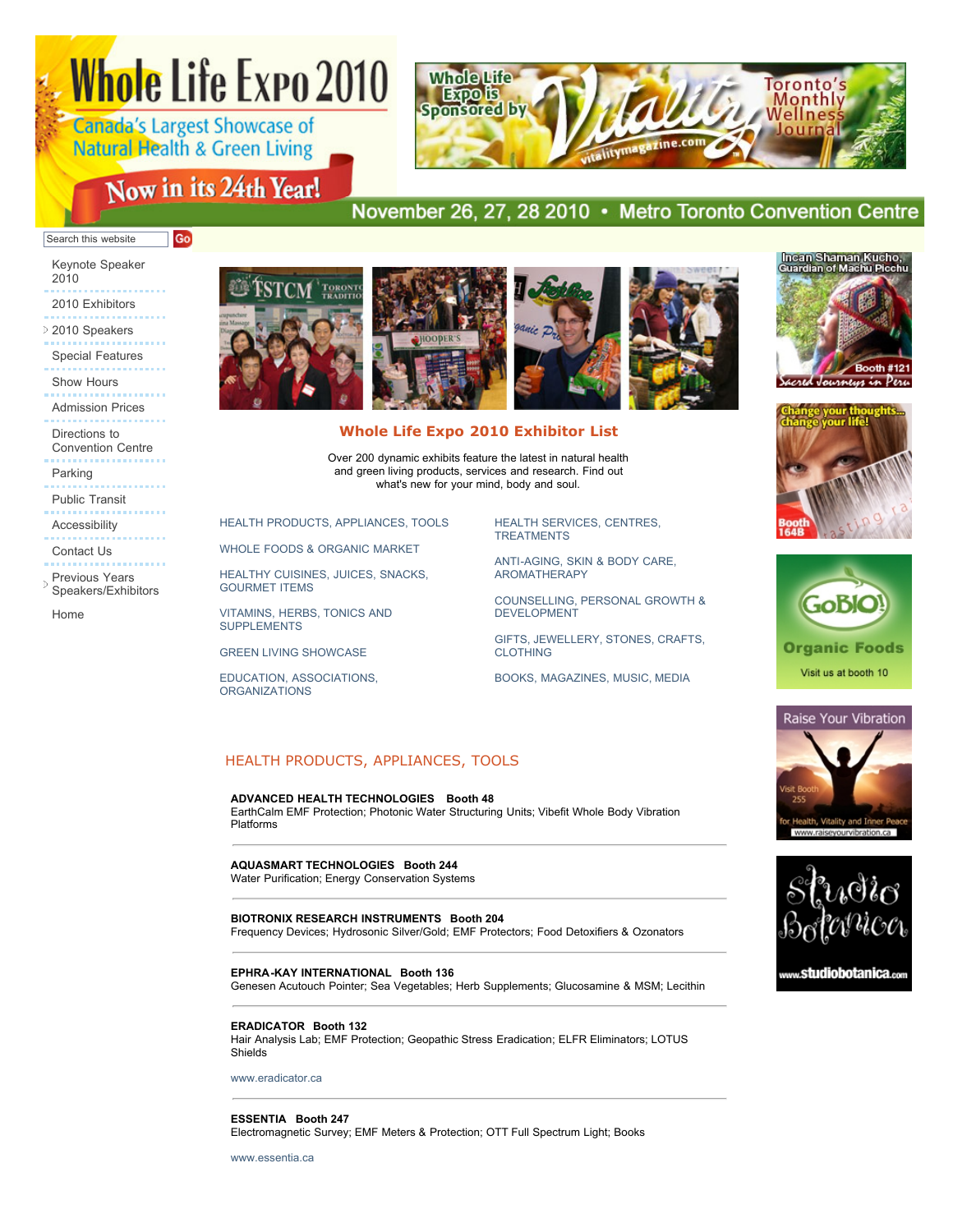### **GREEN HEALTH Booth 81**

Top Quality Omega & Green Power Juicers; Blend Tec Blenders; Dehydrators; Sprouters; "Your Source For Raw Food Appliances in Canada"

### **HARMONIX NATURAL THERAPY & HULDA CLARKE REMEDIES Booth 203** Colloidal Silver Products; Hulda Clarke Products

### **HEAVEN FRESH CANADA INC Booth 210** Air Purifiers

**LOTUS LIVING Booth 122B**

Acupresure Mats & Free QRA Testing

# **PERFECTORE INC Booth 104**

Posture Support System

### **PXDS CANADA Booth 182**

Electromagnetic Radiation Protection: PXD Mobichip & PXD Biopyramid; Kombucha Extract Products

**QBIOHEAL Booth 139**

Salt Pipe Medical Device

# **SAUNARAY Booth 42, 43**

Medical Grade Infrared Saunas

### **SERENITY 2000 - IT'S MAGNETIC Booth 209**

Quality Magnetic Products: Waist & Knee Supports, Jewelry for Pain, Energy and Stress; 30 Day Money Back Guarantee

### **SIMCAN ENTERPRISES INC. Booth 197**

Leg Savers; Natur Wells Simcan Health Socks

### **SOLADEY CANADA Booth 46**

Soladey-eco: Revolutionary Light Activated Ionic Toothbrush

[www.soladey.ca](http://www.soladey.ca/)

# **SPROUTGROWERS.COM Booth 226**

Information and Kit for Growing Sprouts

# **T & D MEDICAL Booth 202**

Adviser: Diagnostic Tool for Alternative Practitioners

**T-ZONE HEALTH Booth 186** Whole Body Vibration Machines (10 Minutes = 1 Hour Workout)

**THE ORTHOTIC WORKS Booth 237** MX Foot Supports Designed by Computer Gait Analysis

**THE STONE MASSAGE COMPANY Booth 179** Hot Stone Therapy Supplies & Courses

**VITA-MIX CORPORATION Booth 1** Blenders

[Back to top](http://www.wholelifecanada.com/exhibitors.php#top) 

# WHOLE FOODS & ORGANIC MARKET

**CAMROS ORGANIC EATERY Booth 11** 100% Organic, Persian Inspired Meals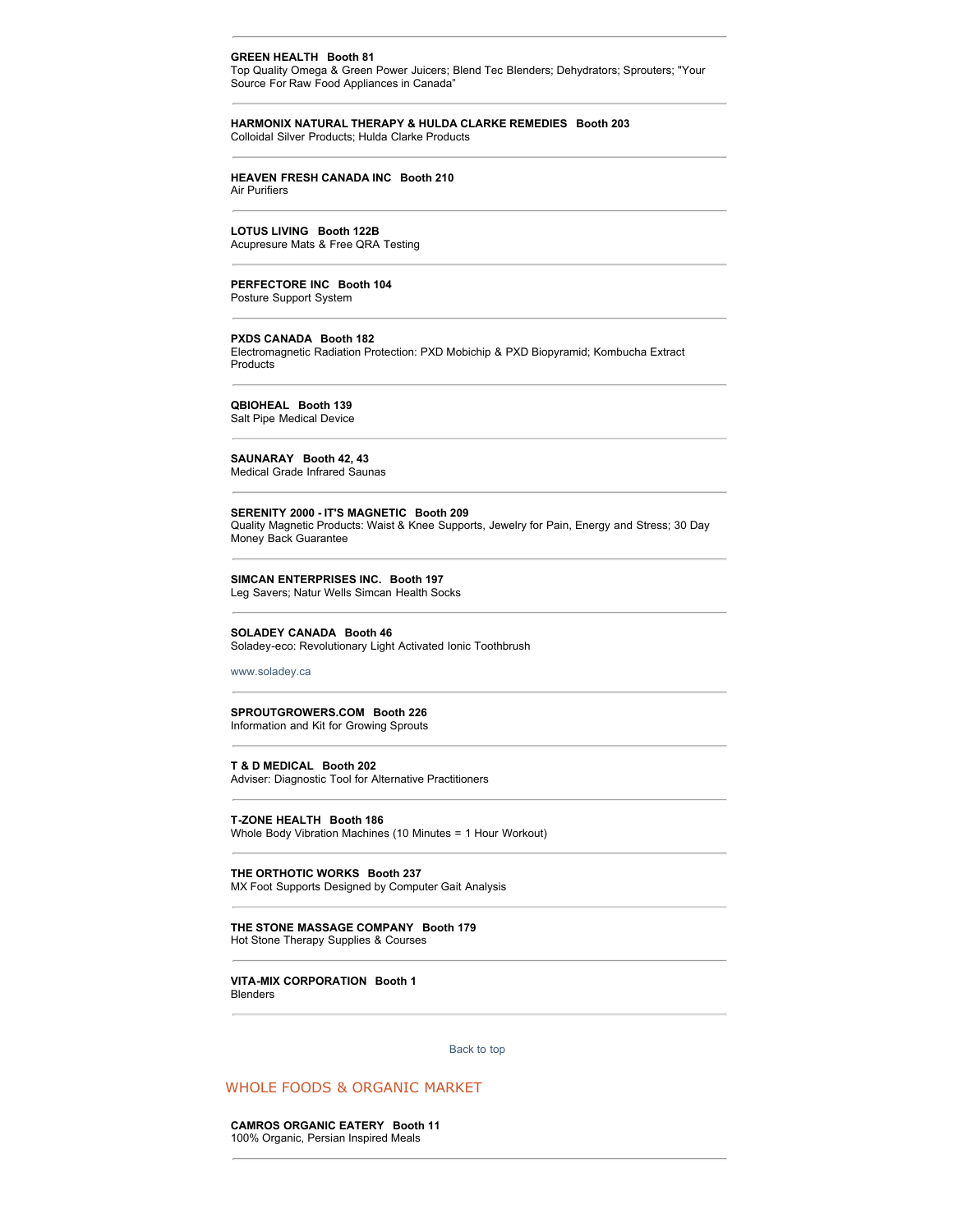# **ESSENE HEALTH BREAD Booth 21**

Sprouted Spelt, Kamut, Rye Breads; Kale Chips; Raw Brittle

### **FAIRY'S TONIC KOMBUCHA & CRUDA CAFÉ RAW WRAPS Booth 12**

# **FROMAGERIE L'ANCETRE Booth 26**

Certified Organic Cheese and Butter

### **HARMONY ORGANIC DAIRY PRODUCTS INC Booth 30**

**HEARTY CATERING / LIVE ORGANIC FOOD BAR Booth 4** Prepared Food & Beverages with a Local & Organic Focus

### **MAKE IT RAW Booth 21**

Vegan Burgers; Cookies; Nut Cheese; Organic Coconut Water

# **ORGANICMEATEXPRESS.COM Booth 7**

Certified Organic Meat Delivery Service

#### **PRANA Booth 25**

This Canadian company offers a wide range of high quality organic nuts, dried fruits, seeds, superfoods, cacao products, chia seeds and oil.

### **RAWNATURAL'S Booth 32**

LifeGive; OrthoMolecular and RawNatural's Brand Launch of Supplementation; Rawthentic - Rawfood Catering

### **STEVE'S PRODUCE Booth 228** Silver Leaf Organic Products of Greece

### **STICKLING'S SPECIALTY BAKERY LTD Booth 9** Breads, Bagels, Muffins

**THE BEE SHOP Booth 3** Honey; Propolis; Royal Jelly; Bee Pollen; Beeswax Soaps, Skin Creams, Candles

### **THE PORTOBELLO BURGER Booth 5**

Portobello Mushroom Burger on a Whole Wheat Bun + Toppings; Brown Rice Pesto Pasta with Veggies; Bruschetta

### **TRADITION MISO Booth 24A**

### [Back to top](http://www.wholelifecanada.com/exhibitors.php#top)

# HEALTHY CUISINES, JUICES, SNACKS, GOURMET ITEMS

### **ANKE.CA ORGANICS Booth 10** Go Bio; Organic Food

[www.gobiofood.com](http://www.gobiofood.com/)

### **CRUDESSENCE KOMBUCHA INC. Booth 27** Kombucha Tea

#### **E3 LIVE / LIVING LIBATIONS Booth 67**

### **ECOIDEAS Booth 45**

Lumiere de Sel; Ethnoscience; Salt Products; Ecological Whole Foods & Supplements

### **GIRLNOLA INC. & NUD FUD Booth 31** Organic, Gluten-Free, & Raw Gourmet Snacks

[www.girlnola.com](http://www.girlnola.com/)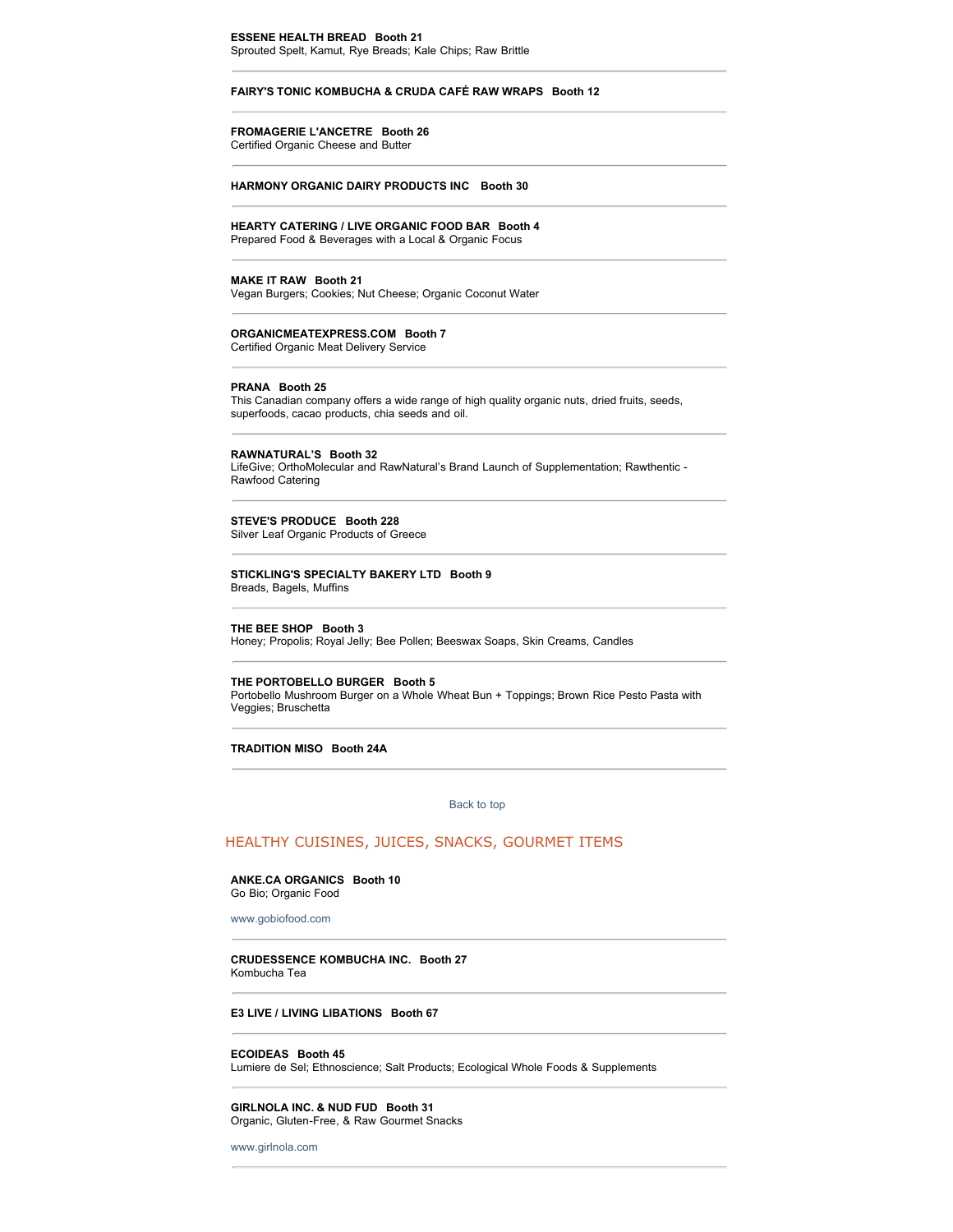### **GLUTEN-FREE TORONTO Booth 23**

Gluten-, Dairy-, Sugar-Free Cookbook, Consultations, Food Samples

#### **ISKCON (GOVINDA'S) Booth 14**

Cooked Vegan Meals (Sathvik); Philosphical Books Based on Bhagavad Gita; CD's; Chanting and Neck Beads

### **KING'S CAFE Booth 13**

Vegetarian Dim Sum; Dumplings; Soy Drumsticks; Fried Rice; Noodles; Stir Fried Vegetables

### **LARABAR Booth 8**

Natural Fruit and Nut Energy Bar

## **M.N.R. DISTRIBUTORS Booth 18**

Natural and Ayurvedic Products; Toronto Vegetarian Association

### **MANITOBA HARVEST Booth 66**

Hemp Products: Milk, Seed, Oil, Butter, Protein Powder

#### **RAW ELEMENTS INC Booth 70**

Sun Warrior (Raw Vegan Protein); Ambaya Gold; Natural Energetics; Healthforce Nutritionals; MVP

### **SAHANA AYURVEDIC PRODUCTS INC. Booth 6**

Arayuma Brand Fair Trade, Organic Teas, Herbs and Spices

### **SEQUEL NATURALS Booth 73A SaviSeed**

**SEQUEL NATURALS Booth 72** Vega Brand Products; Vega Sport Brand; Sequel Brand (Macasure & Chloressence)

**SUPERHEALTH.CA Booth 2** Coffee, Lemonade, Organic Treats, Julie Daniluk's book

### **SWEETS FROM THE EARTH Booth 20** Vegan Baked Goods - Nut or Gluten Free

### **TASTE OF NATURE Booth 28** Organic Snack Bars

# **THE KING'S TEA INC Booth 51**

Loose Teas; Chinese Herbs; Tea Accessories

### **UPAYA NATURALS Booth 35, 36**

Raw Foods; Kelp Noodles; Ice Cream; Healthforce; SunWarrior; Excalibur Dehydrators; Juicers; Blendtec Blenders; Spiral Slicers; Books; DVD's

[www.upayanaturals.com](http://www.upayanaturals.com/)

### **VAN DYK'S HEALTH JUICE PRODUCTS LTD Booth 37** 100% Pure Wild Blueberry Juice

# **WONDERBAR Booth 229**

All Natural Fruit and Nut Bar

[Back to top](http://www.wholelifecanada.com/exhibitors.php#top) 

## VITAMINS, HERBS, TONICS AND SUPPLEMENTS

### **ADVANTAGE HEALTH MATTERS Booth 54, 55**

New Chapter; Pukka Teas; Enzymedica; Henna Plus; Organic Traditions; Liquid Maca; MAP; Bali'Sun Coconut Oil; Earth Calm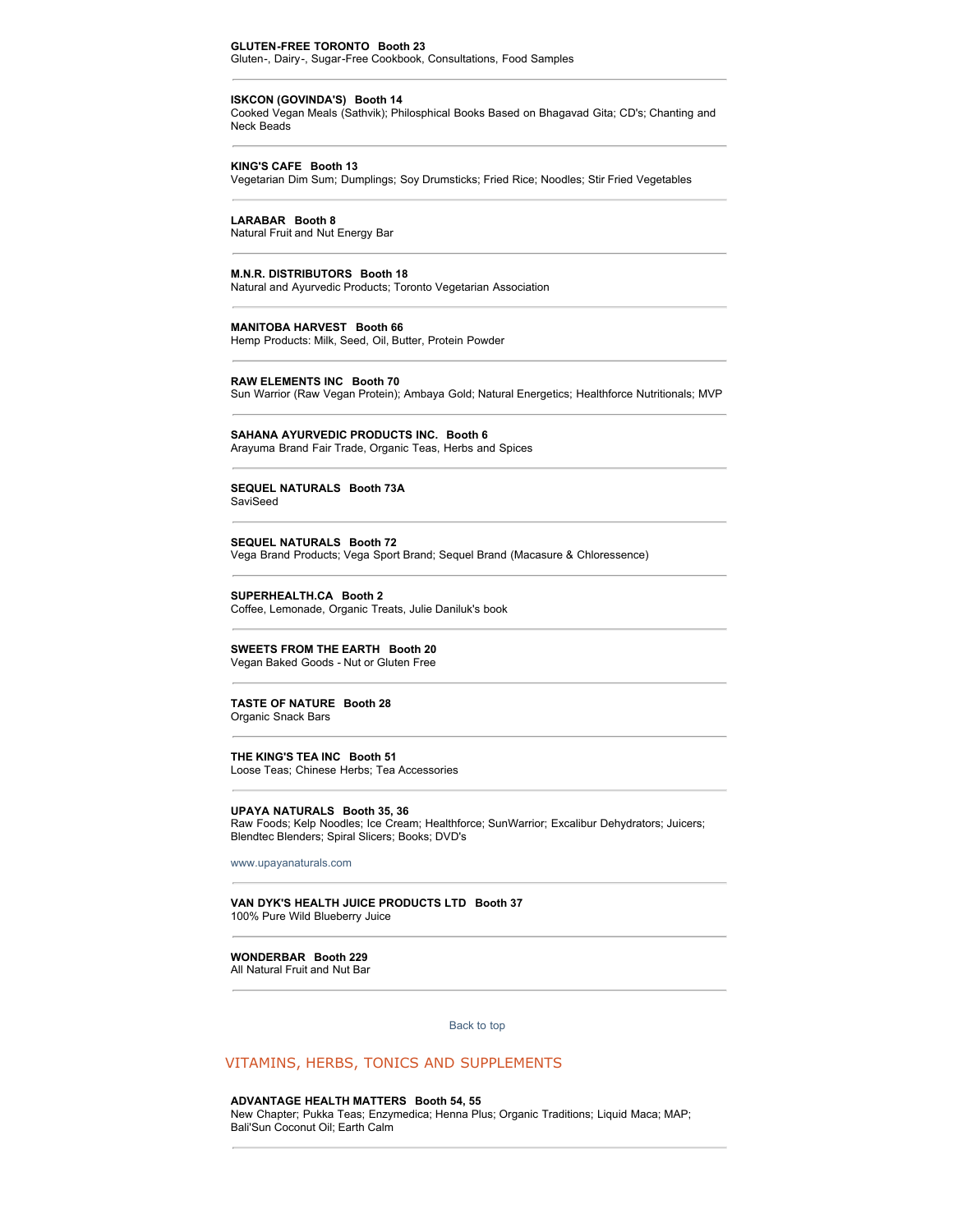# **AGNES 4 ARDYSS Booth 227A**

Multivitamins; Body Magic; Levive Nutritional Drink

# **ASEA INDEPENDENT ASSOCIATES Booth 188**

Asea Reactive Molecules; Redox Signaling

### **ESSIAC CANADA INT'L INC Booth 40** Traditional Herbal Medicine

**FEED SENTIALS FOR K-9 Booth 189** Superfoods and EFA Oil for Healthiest Dogs

**FLORA MFG Booth 90**

Tonics, Plant Juices

### **GLOBAL BOTANICAL / PURE-LE NATURAL Booth 38, 39** Herbal Supplements

**HERBAL EXCELLENCE Booth 52** Hakeem Herbal Products

### **HOLISTIC SERVICES & PRODUCTS INC Booth 245** Liquid Minerals

**HOOPERS PHARMACY Booth 57-64** Wholistic Pharmacy

### **IMMUNOTEC, INDEPENDENT CONSULTANT LOUISE POWERS Booth 183** Immunocal, Patented Supplement, Scientifically, Clinically Proven to Optimize Immune System

### **KNOWLEDGE PRODUCTS Booth 79**

Award Winning Herbal Food Supplements Offering free testing for parasites, candida and major organs of elimination.

**LIFE CHOICE Booth 33**

Highest Quality Supplements for your Optimum Health

# **LIVE THE SOURCE Booth 73B**

Multi Vitamin, Herbal & Mineral Supplements

### **NATURAL CALM CANADA - ORGANICS FOR ORPHANS Booth 17, 230** Magnesium Supplements

### **NUVO CARE HEALTH SCIENCES INC. Booth 88** Learn the Magic of Youth Sustainability - Start Growing Younger!

**OMEGA ALPHA PHARMACEUTICALS INC Booth 69**

Over 200 Natural Products: Detox Formulas, Natural Sports Science™ & Small Pet Products

# **OSUMEX NATURAL ALTERNATIVES LTD Booth 234**

LB17 Probiotics; GMC2 Liquid Glucosamine; HMT Test Kits; Free Radical Test Kits

### **PREFERRED NUTRITION Booth 87**

Supplements; WomenSense; Ultimate; Dr Whitaker; Preferred Nutrition & Balanced Planets

### **PROFESSIONAL BOTANICAL INC Booth 77** Herbal Supplements

**PROGRESSIVE NUTRITIONAL THERAPIES Booth 89** Harmonized Protein; Phytoberry & Vegan Protein

# **SAGEE CANADA WELLNESS Booth 74**

Sagee Brain Health; Weight Loss; Eczema Cream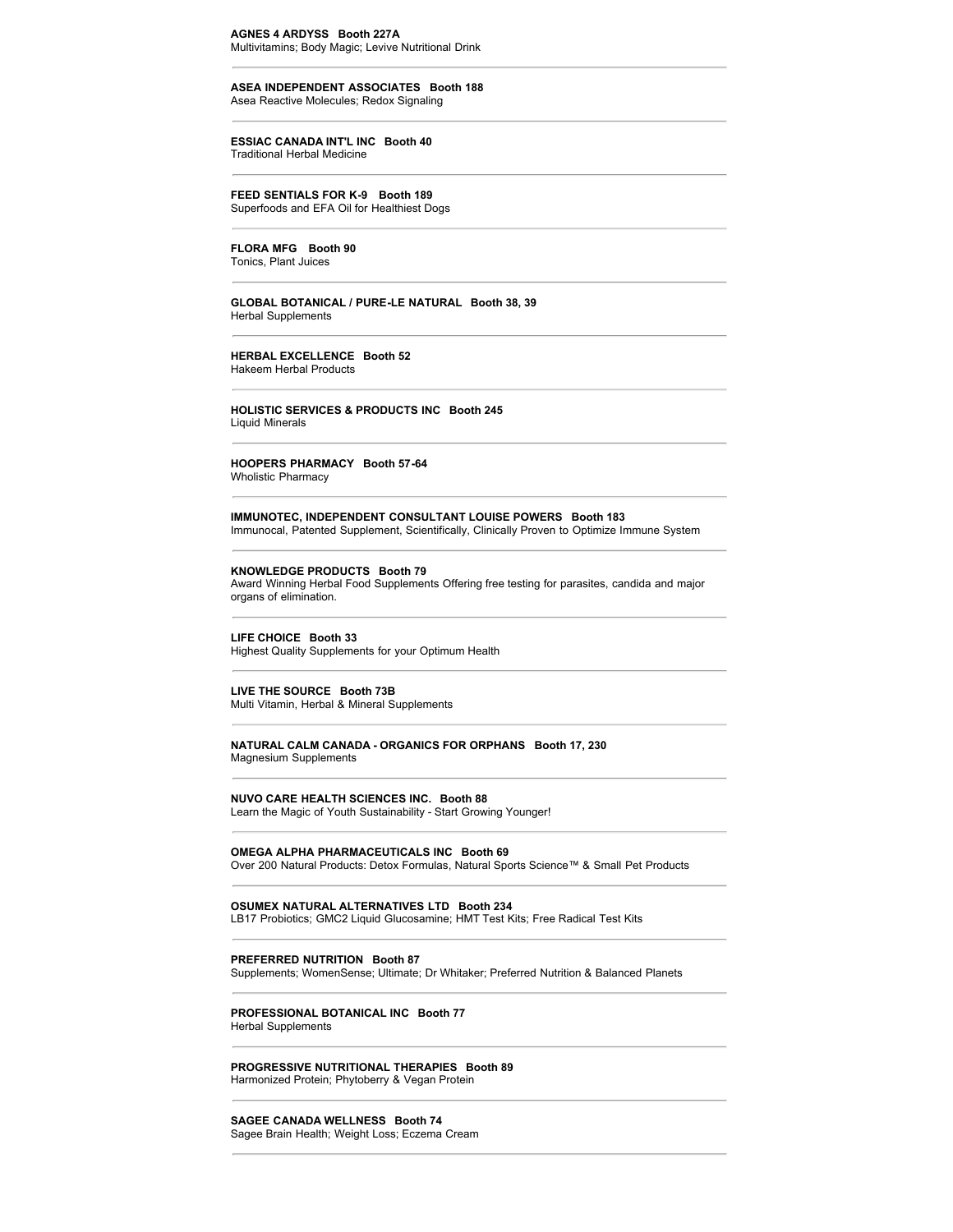**SMITH'S PHARMACY Booth 82-85** Canada's Natural Pharmacy

**SUN LIFE GOJI Booth 47** Dried Goji Berry

**THE HERB WORKS Booth 76** Wild Crafted & Organic Herbal Formulae

**YOUNGEVITY Booth 240, 241** Health Supplements Distributor; Dr. Joel Wallach

[Back to top](http://www.wholelifecanada.com/exhibitors.php#top) 

# GREEN LIVING SHOWCASE

**BULLFROG POWER Booth 195** 100% Green Electricity

**CITY WATER INTERNATIONAL Booth 259-261**

Water Filtration - Reverse Osmosis & Carbon Filtration

**ONLY GREEN Booth 199B** Transition Into a Greener Lifestyle - Seamlessly

**RADON DETECT Booth 198** Radon Test Kits

**ROYAL LEPAGE ESTATE REALTY Booth 194B**

Green Agent – C.E. Van Blommestein (Sales Rep)

**STEWARDSHIP ONTARIO Booth 196** Promoting New Recycling Program

**TORONTO ENVIRONMENTAL ALLIANCE Booth 194A** Not-For-Profit Organization

**UNIVERSAL STONE Booth 193** Clean the World Green

[Back to top](http://www.wholelifecanada.com/exhibitors.php#top) 

# EDUCATION, ASSOCIATIONS, ORGANIZATIONS

### **ANAND LOTUS HEALING CENTER Booth 238**

We offer the best in Kundalini Yoga and Meditation

**CANADIAN ORGANIC GROWERS Booth 16**

Organic Information

**CANADIAN SCHOOL OF NATURAL NUTRITION Booth 75** Diploma Program: Registered Holistic Nutritionist (Day & Evening Classes)

**ECKANKAR CANADA Booth 170**

Religion of the Light and Sound of God

**HIPPOCRATES HEALTH INSTITUTE Booth 115** Books, Brochures, DVD's, Wheatgrass Juicers

**HRIDAYA YOGA Booth 211** Yoga/Meditation Classes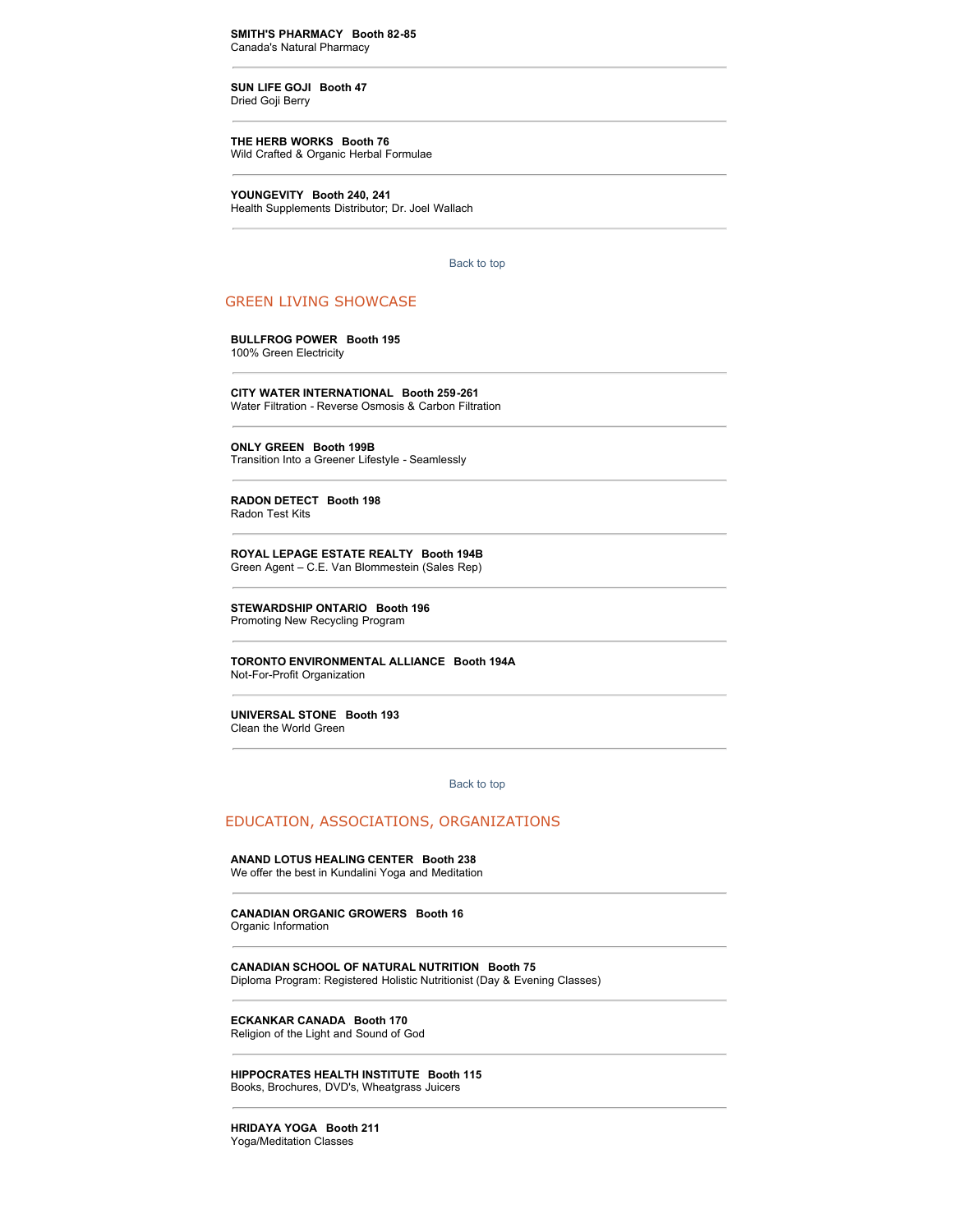[www.hridayayogaoftheheart.com](http://www.hridayayogaoftheheart.com/)

# **INSTITUTE OF HOLISTIC NUTRITION Booth 124**

Full and Part Time Programs in Applied Holistic Nutrition

# **ONGIARA COLLEGE OF ACUPUNCTURE & MOXIBUSTION Booth 123A**

Professional Training for Acupuncturists

### **ORTHOMOLECULAR HEALTH Booth 108** Education Literature

**REFLEXOLOGY ASSN OF CANADA - TORONTO CHAPTER Booth 143, 144** Reflexology for Hands and Feet

### **THE KABBALAH CENTRE Booth 158** Classes and Guidance on Powerful Personal Transformation

**TORONTO TEACHING CENTRE Booth 175** Teachings of the Ascended Masters

**TRANSFORMATIONAL ARTS COLLEGE Booth 145** Educational Programs & Workshops

**WHISPERING SONG TEACHING LODGE Booth 161** Traditional Tribal Teachings; School Of Shamanic Soul-Based Energy Medicine

**WU & YEUNG QI GONG WELLNESS INSTITUTE Booth 135** Teaching and Healing

[Back to top](http://www.wholelifecanada.com/exhibitors.php#top) 

# HEALTH SERVICES, CENTRES, TREATMENTS

# **BELD WELLNESS INSTITUTE Booth 150**

Lymphatic Drainage & Detoxification Technology & Services

**BELVASPATA HEALING OF THE HEART Booth 123B** Healings; Consultations; Books; Holy Oils & Waters

**CANADIAN REIKI ASSOCIATION Booth 96, 97** 15 Minute Reiki Sessions

**CANADIAN WELLNESS ALLIANCE Booth 137** Massage, Naturopathy, Posture

**CELESTIAL HEALER Booth 160**

Energy Treatments with Stephen Aube

### **CIRCLE OF ONE Booth 154**

Quantum Touch, Learning Path Integrated Techniques, Axiatonal Alignment

### **CIRCLEWISDOM AND 360 HEALTH CARE Booth 149**

Sandra Moon Dancer - Intuitive Healing, Naturopathic and Energy Medicine

[www.360healthcare.com](http://www.360healthcare.com/)

### **COLON HYDRO CLEANSE Booth 107** Colon Hydrotherapy

**DOWNTOWN DENTISTRY Booth 151** Dental Wellness

**DR. DANA COLSON Booth 119, 120**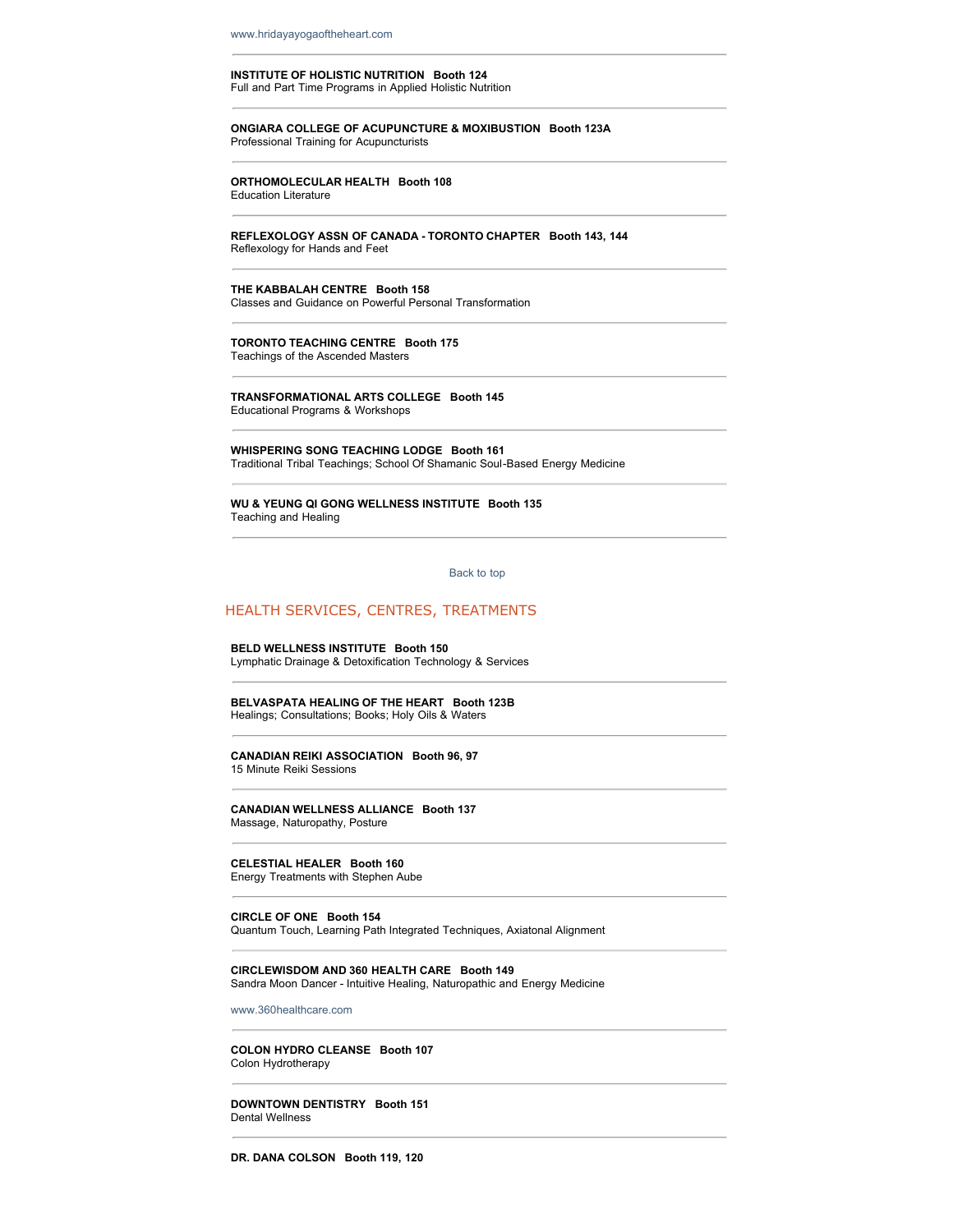Wellness Based Dentistry

### **DR. SAWIAK INTEGRATIVE WELLNESS CENTRE Booth 46**

[www.drsawiak.com](http://www.drsawiak.com/)

### **GREAT LIFE TECHNOLOGIES Booth 181** Major Discovery – A Non-Drug Treatment for ADD / ADHD

# **HEALTH ACADEMY Booth 128A**

Bozena Przyjemska Medical Intuitive Service

### **INTERNATIONAL KI INSTITUTE Booth 165**

Ki Energy Mini Session and Related Products

### **JABSHEEDA HERBS INC Booth 185B**

Head & Neck Massage with Natural Herbal Cream for Chronic Arthritis Pain

### **JEAN LOUIE REFLEXOLOGY Booth 224**

Reflexology for Hands & Feet; Red Feather Pain Spray; Vibrational Sound CD's

### **KINGSBURY FAMILY CHIROPRACTIC Booth 130** Wellness Examinations

# **MANAGEWARE HOLISTIC HEALTH Booth 134A**

Electrocrystal Therapy; PIP Imaging; Bio Energy Assessment / Balancing

### **METAPHYSIQUE Booth 167-169** Wellness Center; Acu-intuitive Massage; Spiritual Tarot Readings; Energy Attachment Removal

**NASRI CLINIC Booth 177** Integrative Facility for Prevention and Holistic Therapies

# **NATCM HEMORRHOIDS CENTRE Booth 114**

Proprietary Treatment of Hemorrhoids, Fissures & Fistulas

### **ONTARIO POLARITY THERAPY ASSOCIATION Booth 106** Balancing The Body's Natural Electromagnetic Field

### **RAINBOW STAR Booth 94**

Aura Photography; Energy Work; Ear Candling

### **RED PAW HEALTH SERVICES Booth 126**

Computerized Electro Dermal Screening For Food Sensitivity, Nutritional Deficiencies & Toxic Metals

**SAT DHARAM KAUR, ND Booth 128B** Naturopathic Medicine; Breast Health; Kundalini Yoga

### **SHIATSU BY SHER ENERGY HEALING CENTRE Booth 121, 122A** Hot Stone Shiatsu; Shamanic Healing; Reflexology; Ear Candling

[www.shiatsubysher.com](http://www.shiatsubysher.com/)

### **SHIATSU DIFFUSION SOCIETY Booth 155** Shiatsu Therapy

**SHIATSU SOCIETY OF ONTARIO Booth 100** Shiatsu Treatments; Support for Shiatsu Therapists

**THE EYE FIX Booth 134B** Reversing Nearsightedness, Farsightedness and Astigmatism

### **THE WELL ADJUSTED CHIROPRACTIC CENTRE Booth 109** Posture and Wellness Assessment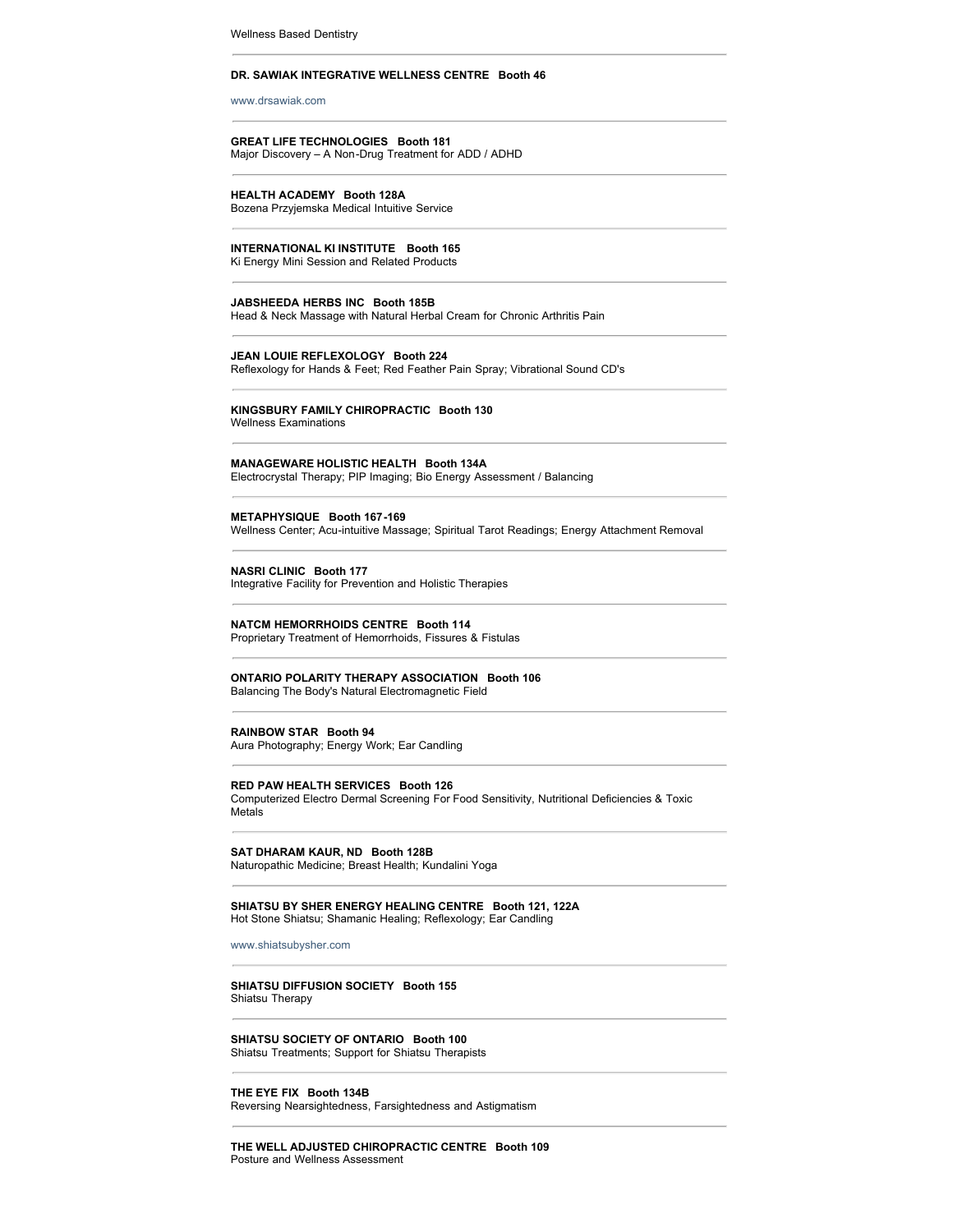### **TORONTO HEALING ARTS CENTRE Booth 251, 252** Healing Arts

**TORONTO NETWORK PRACTITIONERS Booth 117** Spinal Assessments with a Network Chiropractor

**TRAGER Booth 257** Trager Work With James Reid

**TURNER WELLNESS Booth 180** Get Your Head Examined - Cranial Adjusting

**UYIOSA FUNNEL OF ENERGY Booth 99** Healing Emotional Trauma

**VITA HEALTH CLINIC Booth 105** Postural Screening

**WHOLISTIC HEALING Booth 112**

Craniosacral Therapy; Reconnective Healing; Counseling; Chakra Balancing; Akashik Record Readings

[Back to top](http://www.wholelifecanada.com/exhibitors.php#top) 

### ANTI-AGING, SKIN & BODY CARE, AROMATHERAPY

# **ALL NATURALS INC Booth 148**

Shea Butter Products

[www.allnaturalscosmetics.ca](http://www.allnaturalscosmetics.ca/)

**ARBONNE INTERNATIONAL Booth 201** Swiss Botanical & Herbal Skin & Body Care Products

**BEAULANCE NATURAL SKIN CARE Booth 189** Organic, Clean and Truly Healthy Skin Care

**CONSONANT SKINCARE Booth 113** Natural & Organic Skin Care

[www.consonantbody.com](http://www.consonantbody.com/)

**FM'S AROMATHERAPY Booth 207**

Aroma Products for Skin, Hair, Wellness; Essential Oils, Kits, Crystal Wands, Shri Yantras, Books, CD's, Posters

# **GREEN BEAVER Booth 49**

Organic Personal Care Products

**HENNA SOOQ Booth 93** Henna & Herbs; Natural Hair Care; Henna Services

[www.hennasooq.ca](http://www.hennasooq.ca/)

**HERBALVEDA Booth 206** Himalayan Garlic; Essential Oils; Skin & Haircare Products

**HERBS OF KEDEM Booth 102** Natural Products

**KAIA NATURALS Booth 113** Bamboo Facial Cleansing Cloths

[www.kaianaturals.com](http://www.kaianaturals.com/)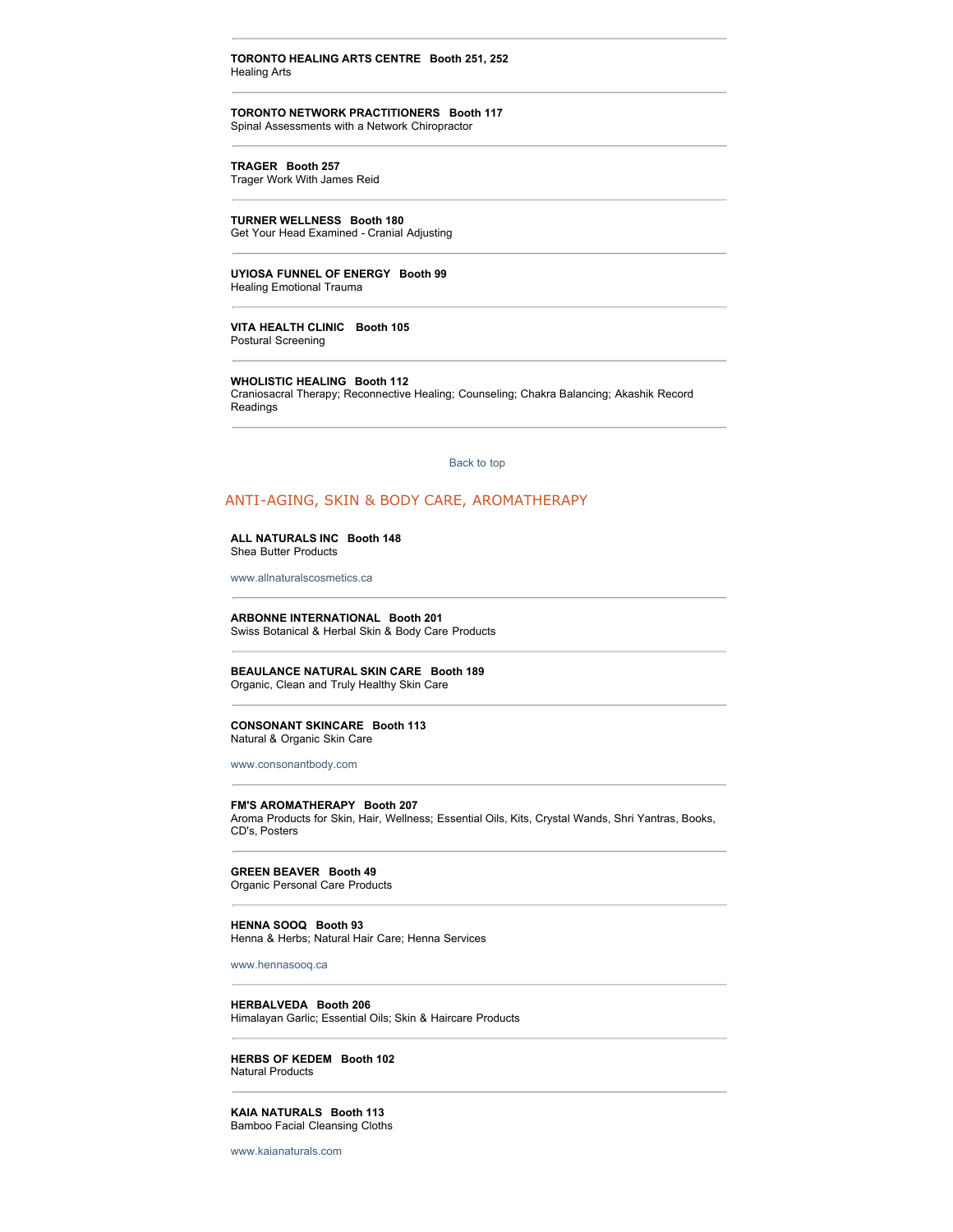**MAIGA GROUP Booth 222** 100% Pure Shea Oil and Shea Butter Products

**OXYLIFT FACELIFT IN A BOX Booth 236** Cathi Graham's Skin Care

**PERFECT BALANCE THERAPIES Booth 172** Young Living Essential Oils

**PURE + SIMPLE Booth 91, 92** Natural and Organic Skin Care & Services

[www.pureandsimple.ca](http://www.pureandsimple.ca/)

**SAHARA MINERAL COSMETICS Booth 184** Face Clay Mask; Face Powder Mineral; Silver Toothbrush; Japan-Dry Skin Brushing

**STEMEXPERTS.COM INC Booth 118** Stem Cell Boosting and Telomere Lengthening Anti-Aging Program

**YUBI SKIN CARE & CAMEL EYES COSMETICS Booth 138** Organic Rice Bran Skin Care / Eye Makeup Products from Japan

[Back to top](http://www.wholelifecanada.com/exhibitors.php#top) 

# COUNSELLING, PERSONAL GROWTH & DEVELOPMENT

**ACCESS CONSCIOUSNESS Booth 129**

Body Process called 'The Bars'; Books About Access Consciousness

**ART OF BIM Booth 103** Erik Valdman

**ATLAN HEALING CENTRES Booth 141** Spiritual Healing Services

### **AURA PHOTOS BY FIRST STAR Booth 249** Advanced Kirlian Aura & Chakra Photos

[www.aura-photos.com](http://www.aura-photos.com/)

**BART SMIT; PLACE RIGHT Booth 250** Deep Trance Channeler, Meditation Teacher and Vocalist; Feng Shui For the Spiritual Seeker

**CHARLOTTE SZIVAK Booth 153**

Psychic Spiritual Healer; Animal Communicator; Medical Intuitive

### **FACE READERS Booth 127B**

Gain Insight Into Your Unique Personality Profile – Understand Yourself and Others in a New Way

### **INVESTORS GROUP Booth 178**

Holistic Financial Planning Services

### **KINDRED SOULZS Booth 133**

Helping Souls Blossom Into Magnificence: Angel Readings; Aura Clearing; Reconnective Healing; Akashic Records; Integrated Energy Therapy; Angel Links, Reiki

**MARK LEWIS Booth 159**

Psychic Readings

**MOMENTS OF MAGIC INC. Booth 185A** Self Hypnosis CD's For Insomnia, Stress, and Relaxation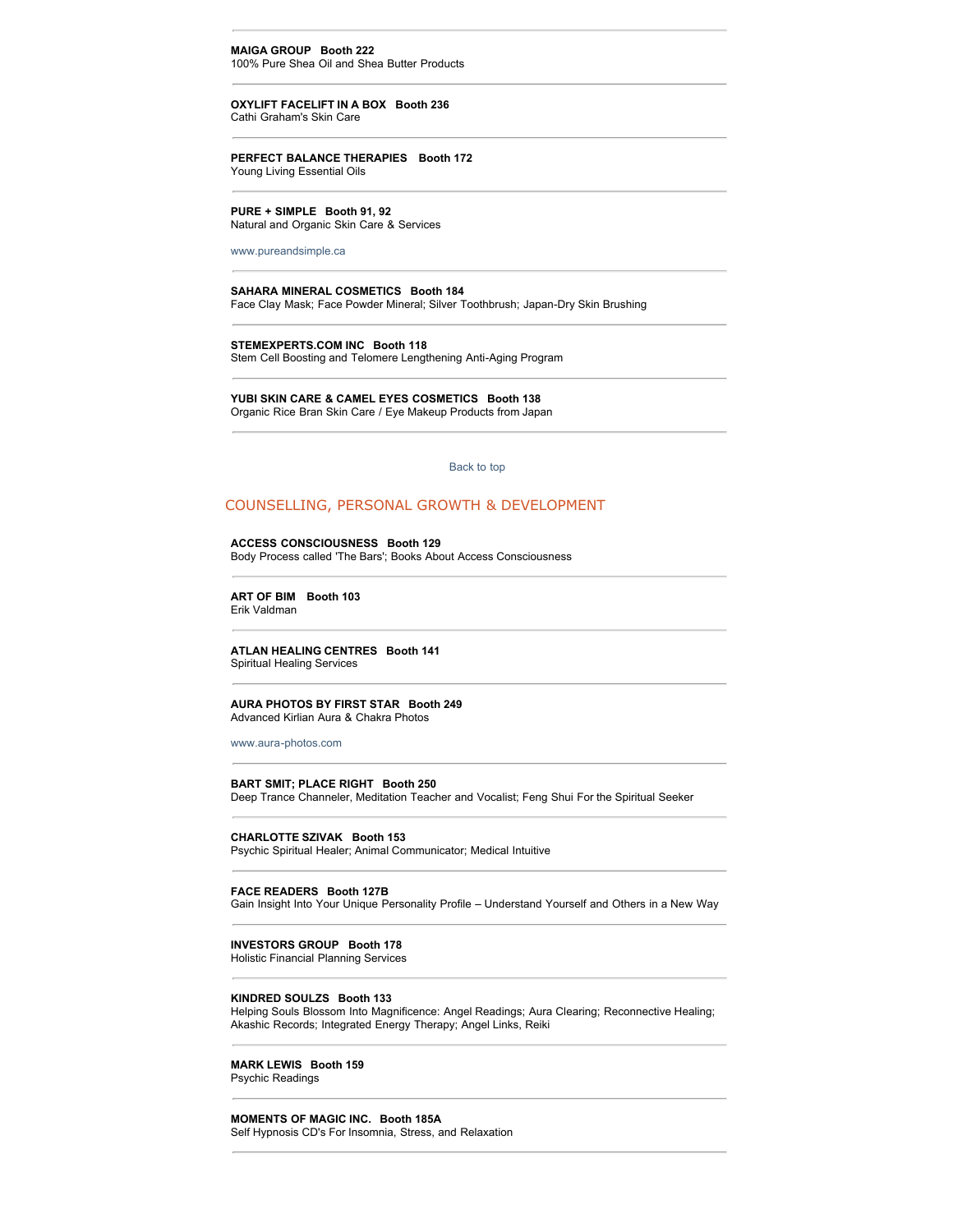**SPECTRAHUE COLOR LIGHT THERAPY Booth 98** Lumalight Color & Geometry System; Books on Color Healing for People and Animals; Spectrahue Universal Tarot Deck and Book

# **TRANSMISSION MEDITATION Booth 127A**

Meditation as a World Service; Free Information

### **UBEROI IDEAS Booth 163**

Intuitive Life Coach

### **UNIVERSAL LIFE - THE INNER RELIGION Booth 152** Spiritual Material

### [Back to top](http://www.wholelifecanada.com/exhibitors.php#top)

# GIFTS, JEWELLERY, STONES, CRAFTS, CLOTHING

### **ALICJA CENTRE OF WELL-BEING Booth 191** Dowsing tools; Vibrational Jewelery; Pyramids; Atlantis Products

**AMBERSOUL Booth 217, 218** Secret Russian Stone - Shungite; Energy Work

**DEWDAD INC Booth 235** Anylock Bag Sealers; Ultimate Cleaning Cloth

**DO BAMBOO Booth 220** Bamboo Clothes; Bed & Bath Linens; Beeswax Candles

**EL TAMBACHE Booth 232, 233B** Wool Sweaters; Hats; Mitts; Gloves; Scarves

### **FRIENDLY CRYSTALS Booth 221** Crystals and Mineral Specimens

### **GIFTS FROM THE EARTH Booth 211** Crystals; Stones; Jewellery

[www.giftsfromtheearth.ca](http://www.giftsfromtheearth.ca/)

**HERMIT STUDIOS Booth 214** Handcrafted Jewelery; Handpainted Silks; Bookmarks

**HIGHCHI Booth 212** Energy Jewelery

**LITTLE GREEN COTTAGE INC Booth 233A** Buckwheat Pillows

### **NHARO! Booth 231**

Fair Trade African Art; Hoodies; Black Soap; Recycled African Jewellery; Bamboo Scarves; Tuareg Silver

### **RAISEYOURVIBRATION.CA Booth 255** Books; Gifts; Wellness Products

[www.raiseyourvibration.ca/index.php?option=com\\_content&view=article&id=55&Itemid=27](http://www.raiseyourvibration.ca/index.php?option=com_content&view=article&id=55&Itemid=27)

# **REIKI WEAR Booth 111**

Reiki Infused Clothing